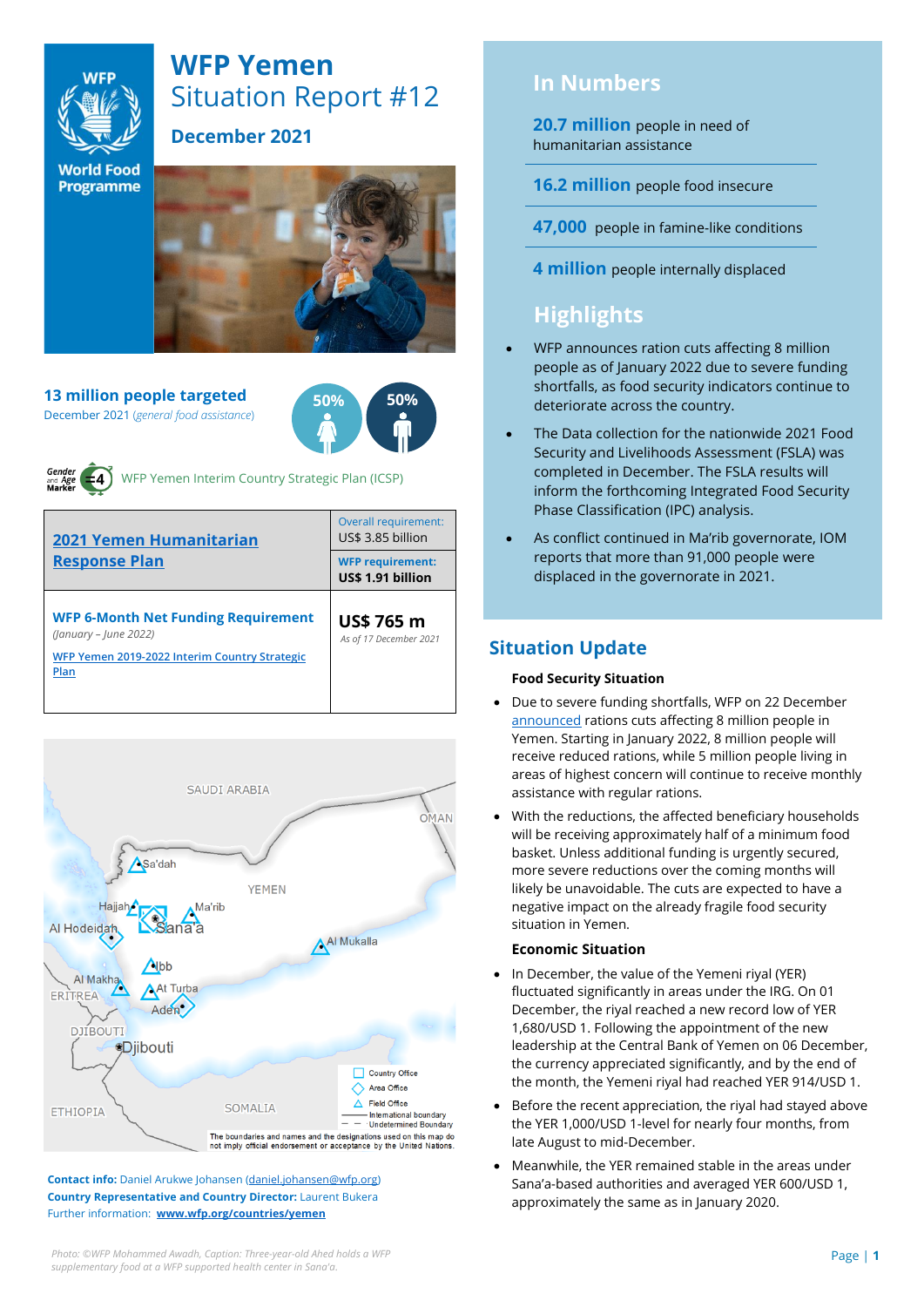### **Fuel Situation**

- As of the end of December, four commercial vessels carrying a combined 111,000 mt of fuel had been held in the Saudi-led Coalition Holding Area (CHA) awaiting clearance to proceed to Al Hodeidah port.
- While there was no major interruption to WFP's operation due to the ongoing fuel crisis, a one-two day delivery delay was reported at district level where fuel is not always available.

### **Security Situation**

- Conflict continued in Ma'rib governorate in December, and according to IOM Rapid Displacement Tracking more than 91,000 people were displaced in the governorate in 2021. WFP worked to finalize the review of the vulnerability status of internally displaced people (IDPs) in Ma'rib governorate, ahead of their possible inclusion in WFP's regular GFA activity. Concurrent with this verification process, WFP concluded a second round of food distributions to the IDPs, with 110,000 IDPs assisted.
- Flights of the United Nations and other international humanitarian organizations to and from Sana'a International Airport, including flights of the WFPmanaged United Nations Humanitarian Air Service (UNHAS), were temporarily suspended from 19 to 27 December due to technical issues with airport communications equipment.

### **COVID-19**

The number of new daily COVID-19 cases decreased slighly during December after spiking in mid-September. As of the end of the month, 10,123 cases and 1,984 deaths had been recorded by WHO.

### **WFP Operations**

### **General Food Assistance (GFA)**

• Under the December GFA cycle, WFP targeted 13 million people with general food assistance. Of these, 9.4 million people were targeted with in-kind food assistance, over 2.3 million people with commodity vouchers and more than 1.3 million people with cash-based transfers.

# $522$

### **Livelihood and Resilience Projects**

In December, WFP reached around 98,300 people under its livelihoods and asset creation activities. The participants worked on rehabilitating and constructing 274 assets during the month, including rural road rehabilitation, water harvesting schemes and agricultural projects.

### **School Feeding Programme**

- In December, around 300 mt of school feeding commodities were distributed to close to 530,000 thousand school-aged children in Yemen
- Under the Healthy Kitchen-project in Aden city, SFP distributed cooked meals to around 9,000 students across seven schools in Dar Sa'ad district, Aden governorate.



### **Nutrition Assistance**

• In December, WFP assisted 1.7 million people with nutrition support: WFP assisted 228,300 children aged 6 to 59 months and 253,800 pregnant and lactating women and girls (PLWG), under its Targeted Supplementary Feeding Programme (TSFP) for the treatment of moderate acute malnutrition (MAM). For the prevention of MAM, WFP assisted 611,800 children aged 6 to 23 months and 572,400 PLWG Under its Blanket Supplementary Feeding Programme (BSFP).

## **Supply Chain**

- Under the December cycle, WFP dispatched 75,100 mt of of mixed food commodities under the in-kind general food assistance activity. Around 4,850 mt of nutrition commodities were dispatched for WFP's nutrition activities. Under the commodity voucher cycle, over 18,600 mt of food commodities were delivered by WFPcontracted wholesalers.
- WFP Shipping received 734 containers holding around 15,300 mt of mixed commodities.

### **Clusters and Common Services**

• FSAC continued to support the ongoing WFP led Food Security and Livelihoods Assessment in December. Data collection was completed for both the North and South. Data cleaning had started and is expected to be completed by late February/early March. The FSLA will feed into the forthcoming Integrated Food Security Phase Classification (IPC) analysis.

**Food Security and Agriculture Cluster (FSAC)**

# **Logistics Cluster**

• In December, the Logistics Cluster supported 30 partners through its coordination and logistical information management activities.

### **Emergency Telecommunications Cluster (ETC)**

• In December, the ETC helpdesk received and resolved 1,300 issues from responders. The ETC provided critical Internet connectivity to 870 humanitarians across 17 sites in Yemen, and communications services to a total of 2,630 responders supported by eight UNDSS-managed Security Operations Centres (SOCs) across the country.

 $((\bullet))$ 

### **Bilateral Service Provision (BSP)**

• In December, WFP BSP delivered around 3.7 million litres of fuel to WHO and UNICEF to support the uninterrupted services of hospitals and local water and sanitation services. Additionally, WFP BSP continued to extend its support to partners by shipping around 1,300  $\text{m}^3$  of medical supplies by sea on behalf of UN agencies. Futher, around 215,250 litres of fuel were delivered to INGOs and UN facilities.